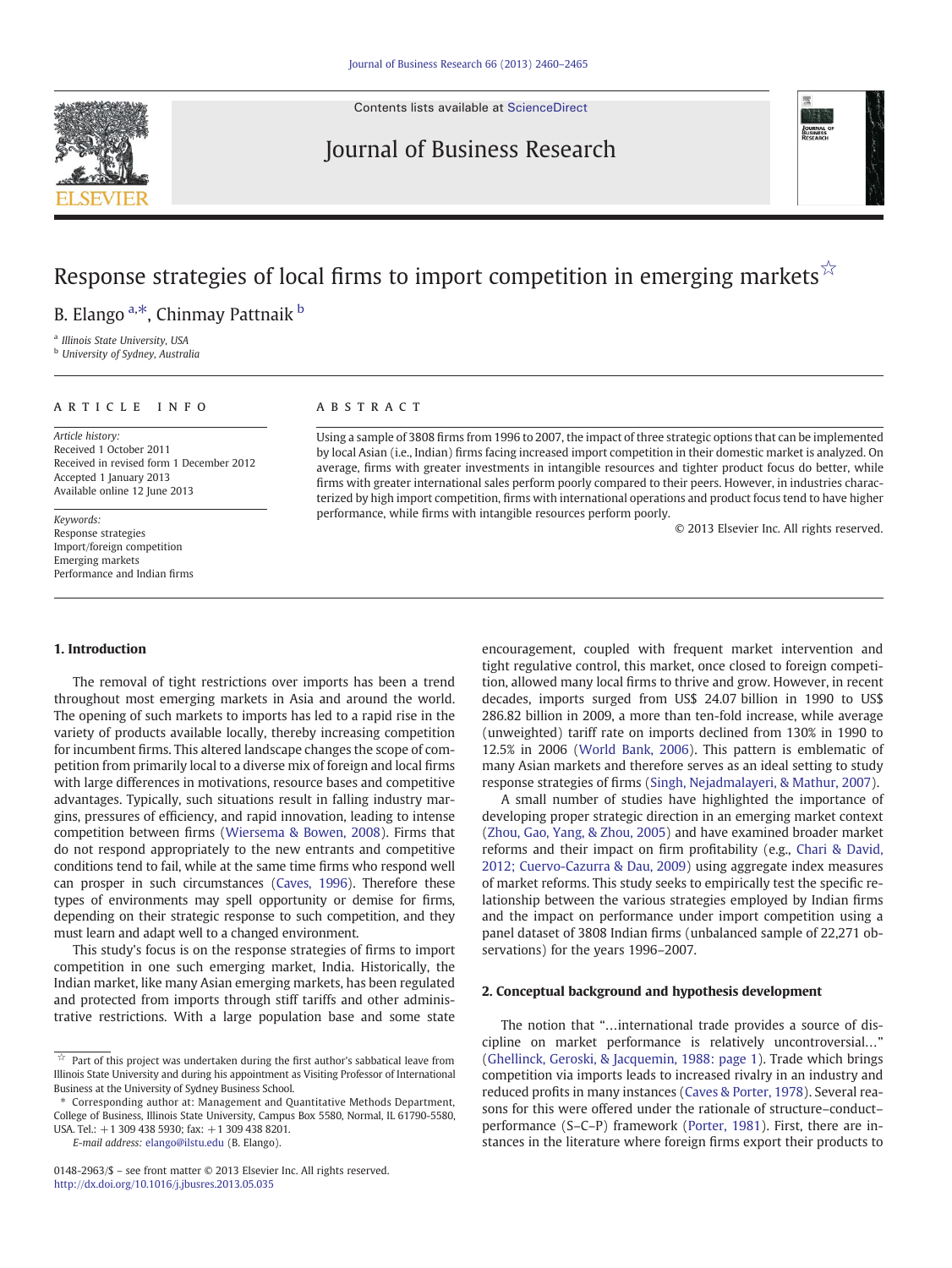other nations in order to gain market share with little or no profit. Second, foreign firms have different factor advantages which allow them to compete on the basis of low price or through differentiation. In such circumstances, domestic firms are forced to reduce prices or increase product value, usually leading to lower profits. Third, the entry of imports brings in new substitutes in a market and creates overcapacity in an industry. Finally, they may increase the battle for market share resulting in price wars among firms. In some circumstances, incumbent firms may face increased operating costs because of reduced sales volume [\(Porter, 1979\)](#page--1-0). While a majority of the studies on import competition have focused on developed countries and support the above assertions (e.g., [Esposito & Esposito, 1971; Melo & Urata, 1986;](#page--1-0) [Oster, 1994; Pagoulatus & Sorenson, 1976; Pugel, 1980; Turner, 1980](#page--1-0)), two studies focus on emerging markets. [Melo and Urata \(1986\)](#page--1-0) report similar results with respect to Chile, and in the Indian context, [Katrak](#page--1-0) [\(1980\)](#page--1-0) reports that import competition reduces profit margins for manufacturing firms.

Therefore, given the relationship between import competition and profitability, imports clearly warrant a change in competitive behavior of domestic firms. Well-managed companies may see this as an opportunity to become stronger and better, as such opening of markets is also coupled with other forms of liberalization where firms are given greater managerial freedom to pursue strategies of their choice. In such circumstances, firms responding to these changes with a well-executed strategy are likely to fare better than those who do not ([Anand, Brenes, Karnani, & Rodriquez, 2006\)](#page--1-0). Using three perspectives which are well-accepted in the literature, namely, resourcebased, transaction cost and competitive dynamics, three hypotheses are developed to seek to understand the relationship of import competition and response strategies with performance.

### 2.1. Resources

The importance of firm resources and their implications for performance has been one of the foundations of the resource-based view of the firm. In this view, a firm is seen as a bundle of resources ([Barney,](#page--1-0) [1991\)](#page--1-0). Firms deploy their resource bundles in the marketplace to earn above-average returns, and an assumption is that these resources are heterogeneous in nature and not perfectly mobile ([Peteraf, 1993](#page--1-0)). However, the ability of the firm to sustain such returns is contingent on the inability of other firms to replicate these resources, and therefore these resources need to be neither perfectly imitable nor substitutable without great effort ([Barney, 1991\)](#page--1-0). Among resources, intangible resources and related capabilities serve as important sources of competitive advantage due to their isolating mechanisms ([Mahoney &](#page--1-0) [Pandian, 1992](#page--1-0)). [Galbreath and Galvin \(2008\)](#page--1-0) report that such intangible resources explain variations in the performance of firms. Therefore, firms which invest in such intangible resources are more likely to do well in a market characterized by import competition, as these resources will prevent both domestic and foreign rivals from imitating a firm's strategy.

Hypothesis 1. In industries characterized by import competition, firms with more intangible resources will have higher performance.

#### 2.2. Product focus

In response to import competition, local firms with a narrower focus are able to provide an effective counter response compared to firms who operate in multiple segments, due to reduced transaction and managerial costs, as well as closer attention. [Wiersema and](#page--1-0) [Bowen \(2008\)](#page--1-0) offer several reasons for this. First, import competition results in increased costs of managing multi-business units, since intense competition requires greater coordination, monitoring and integration to compete effectively. Second, import competition brings more uncertainty, diversity and complexity, requiring greater differentiation, collaboration and attention to firm activities. Therefore, firms which are more focused will be able to use their managerial and organizational resources to execute and respond effectively to the environment characterized by import competition. On the other hand, firms which spread across segments will find their organizational and managerial resources stretched too thin to operate effectively. Studies on the developed markets support this assertion, where asset sales by firms have led to an increase in value ([Hite, Owens, & Rogers, 1987](#page--1-0)) or improved operating performance ([John & Ofek, 1995](#page--1-0)). [Wernerfelt](#page--1-0) [and Montgomery \(1988\)](#page--1-0) find that the number of industries in which a firm operates is negatively related to the firm's value. In the emerging market context, [Anand et al. \(2006\)](#page--1-0), in their study of emerging market firms, report that when faced with economic liberalization, firms who divested a portion of their businesses with a redesigned scope of operations were more successful.

Hypothesis 2. In industries characterized by import competition, firms with greater product focus will have higher performance.

#### 2.3. International operations

The presence of foreign competitors forces local firms to upgrade their productivity to compete successfully against their new rivals. Firms failing to do this will be forced to exit the industry or operate in marginal segments [\(Caves, 1996\)](#page--1-0). Import competition leads to increased productivity, efficiency and comparative advantage of local firms ([Chung, 2001; Drif](#page--1-0)field & Love, 2007). Domestic firms possessing the ability to upgrade successfully to compete against import rivals will also seek new markets in other countries given their ability to face competition from imports [\(Elango & Pattnaik, 2011](#page--1-0)). [Cuervo-Cazurra and Dau \(2009\)](#page--1-0) point out that reforms which lead to the opening of markets also increase a firm's efficiency through reduced transaction costs. The liberalization of many foreign markets also increases strategic options while seeking to penetrate new markets ([Anand et al., 2006](#page--1-0)). By doing so, these firms can neutralize some of the home market advantages of import firms and also gain scale and scope in their operations, enabling them to compete successfully at home and abroad. Recent findings by [Cuervo-Cazurra and Dau](#page--1-0) [\(2009\)](#page--1-0) not only support the idea that pro-market reforms encourage international operations, but also report that the benefits of international operations are higher for developing country firms.

Hypothesis 3. In industries characterized by import competition, firms with greater international operations will have higher performance.

#### 3. Research methodology

This study focuses on Indian manufacturing firms between the years 1996 and 2007. The primary source of data for this study sample is the PROWESS database compiled by the Centre for Monitoring Indian Economy (CMIE). This database has been used in many studies (e.g., [Elango & Pattnaik, 2007; Khanna & Palepu, 2000; Khanna &](#page--1-0) [Rivkin, 2001](#page--1-0)), and is widely acknowledged to be one of the most comprehensive sources of data on Indian firms. Industry import data was obtained from Department of Commerce, Ministry of Commerce and Industry database compiled by the government of India. This period was chosen, as detailed data on Indian imports by industry segment are available from 1996. Each firm's industry was identified in the PROWESS database and matched with the corresponding industry data in the Department of Commerce database. After eliminating firms with missing values, the final sample contained 3808 unique firms and an unbalanced panel of 22,271 firm year observations over eleven years. Given the data structure, fixed-effect models were employed to capture the impact of import competition on the